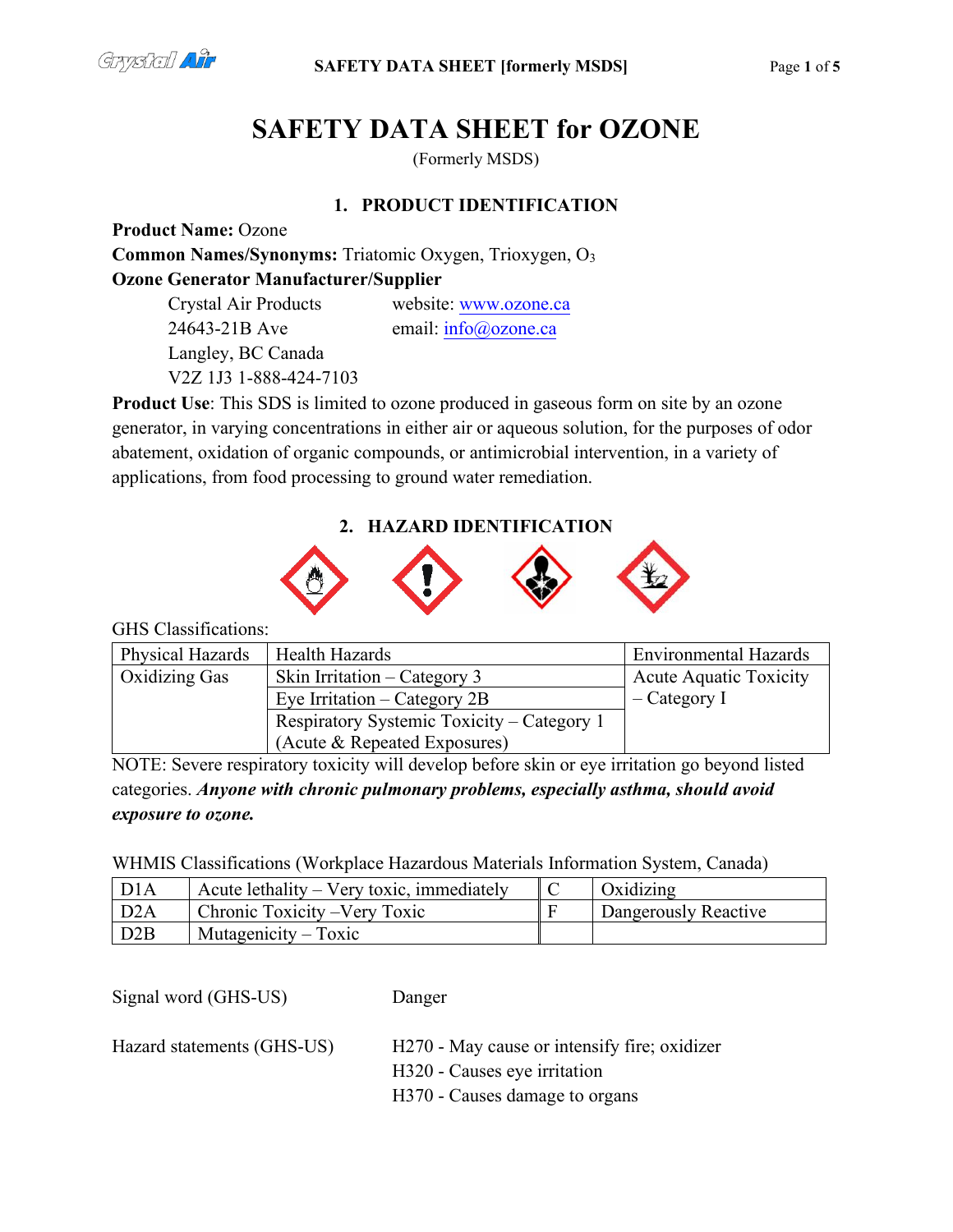

(GHS-US) materials

H372 - Causes damage to organs through prolonged or repeated exposure

- H400 Very toxic to aquatic life
- Precautionary statements P220 Keep/Store away from clothing /.../combustible
	- P244 Keep reduction valves/valves and fittings free from oil and grease
	- P260 Do not breathe dust/fume/gas/mist/vapors/spray
	- P264 Wash ... thoroughly after handling
	- P270 Do not eat, drink or smoke when using this product
	- P273 Avoid release to the environment
	- P305+P351+P338 If in eyes: Rinse cautiously with water for several minutes. Remove contact lenses, if present and easy to do. Continue rinsing
	- P307 + P311 If exposed: Call a poison center/doctor
	- P314 Get medical advice/attention if you feel unwell
	- P321 Specific treatment (see ... on this label)
	- P337+P313 If eye irritation persists: Get medical advice/attention
	- P370+P376 In case of fire: Stop leak if safe to do so
	- P391 Collect spillage
	- P403 Store in a well-ventilated place
	- P405 Store locked up
	- P501 Dispose of contents/container to ...

#### **3. COMPOSITION**

| Chemical name                  | Ozone                       |
|--------------------------------|-----------------------------|
| Common names                   | Triatomic oxygen, trioxygen |
| Chemical Formula               | $()_2$                      |
| CAS Registry Number 10028-15-6 |                             |

#### **4. FIRST AID MEASURES**

| <b>Route of Entry</b> |                | <b>Symptoms</b>                  | <b>First Aid</b>             |
|-----------------------|----------------|----------------------------------|------------------------------|
| Skin Contact          | <b>YES</b>     | Irritation                       | Rinse with water             |
| Skin Absorption       | N <sub>O</sub> | NA                               | <b>NA</b>                    |
| Eye Contact           | <b>YES</b>     | Irritation                       | Rinse with water, remove     |
|                       |                |                                  | contacts                     |
| Ingestion             | N <sub>O</sub> | NA                               | NA                           |
| Inhalation            | <b>YES</b>     | Headache, cough, dry throat,     | Remove to fresh air, provide |
|                       |                | heavy chest, shortness of breath | oxygen therapy as needed     |

*For severe cases, or when symptoms don't improve, seek medical help.*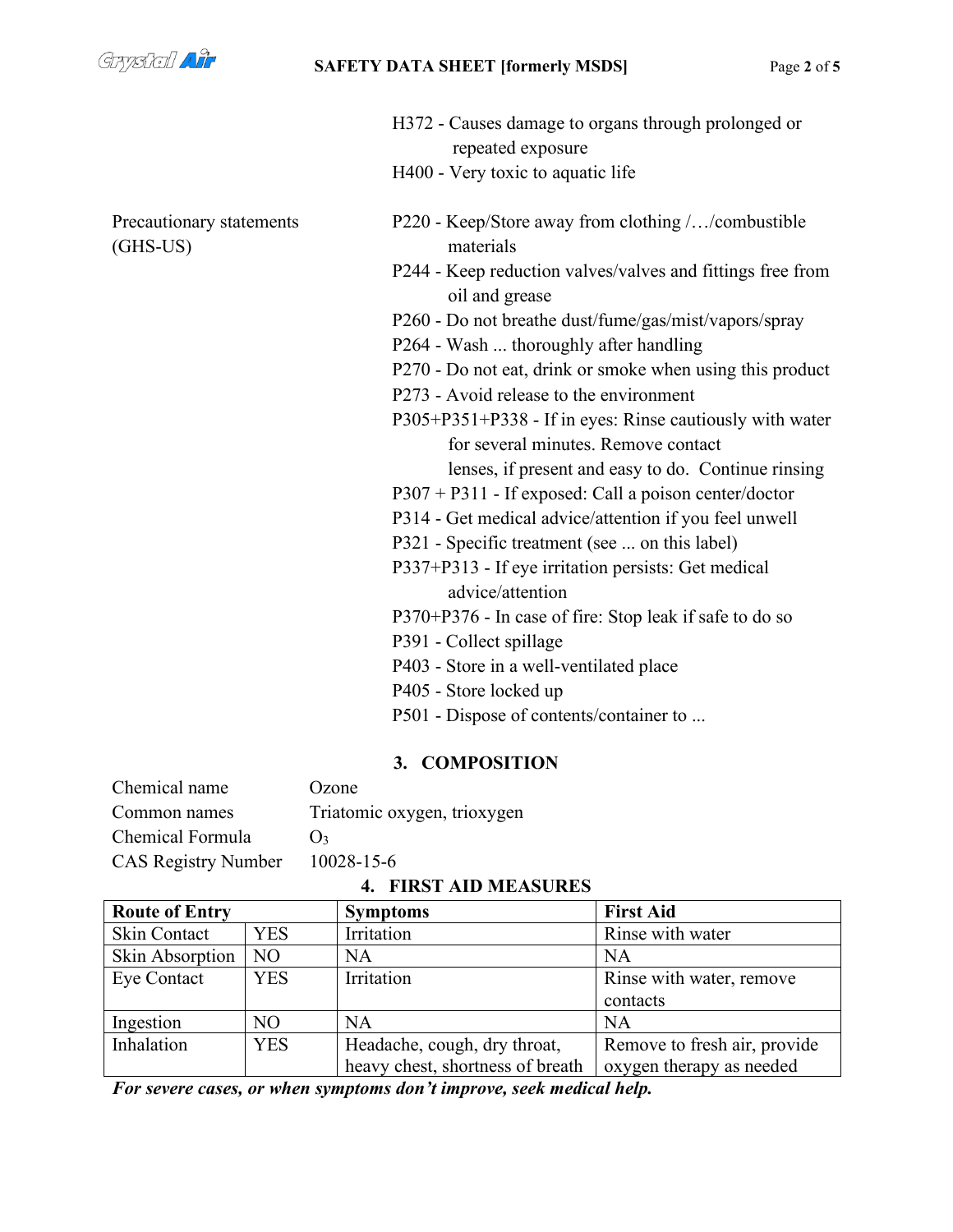

## **5. FIRE FIGHTING MEASURES**

While ozone itself is not flammable, it is a strong oxidant and may accelerate, even initiate, combustion, or cause explosions. Use whatever extinguishing agents are indicated for burning materials.

## **6. ACCIDENTAL RELEASE MEASURES**

Turn off ozone generator, and ventilate the area. Evacuate the area until ozone levels subside.

## **7. HANDLING AND STORAGE**

Ozone must be contained within ozone-resistant tubing and pipes from the generation point to the application point. Any leaks must be repaired before further use.

## **8. EXPOSURE CONTROLS/PERSONAL PROTECTION**

OSHA Permissible Exposure Limit: 8 hour Time Weighted Average **0.1 ppm**

ANSI/ASTM: 8 hour TWA **0.1 ppm**, Short Term Exposure Limit **0.3 ppm**

ACGIH: 8 hour TWA **0.1 ppm**; STEL **0.3 ppm**

NIOSH: Exposure Limit Ceiling Value **0.1 ppm** light; **0.08 ppm** moderate; **0.05 ppm**, heavy;

Light, moderate, heavy work TWA <= 2 hours, **.2 ppm**

Immediately Dangerous to Life or Health **5 ppm**

**Respiratory Protection**: Use full face self-contained breathing apparatus for entering areas with high concentration of ozone.

**Engineering controls**: use ozone destruct units (thermal and/or catalytic) for off gassing ozone.

| Physical state      | Gas                                             | pH                        | <b>NA</b> |
|---------------------|-------------------------------------------------|---------------------------|-----------|
| Molecular Weight    | 48.0                                            | Flash point               | <b>NA</b> |
| Appearance          | Clear at low concentrations,                    | Evaporation rate          | <b>NA</b> |
|                     | blue at higher concentrations                   |                           |           |
| Odor                | Distinctive pungent odor                        | Flammability              | <b>NA</b> |
| Odor threshold      | $0.02$ to $0.05$ ppm; exposure                  | <b>Explosive limits</b>   | <b>NA</b> |
|                     | desensitizes                                    |                           |           |
| Melting point       | $-193^{\circ}$ C/-315 $^{\circ}$ F              | Relative density          | <b>NA</b> |
| Boiling point       | $-112$ °C/-169°F                                | Partition coefficient     | <b>NA</b> |
| Vapor pressure      | $>1$ atm                                        | Auto-ignition temperature | <b>NA</b> |
| Vapor density       | 1.6 ( $air = 1$ )                               | Decomposition temperature | <b>NA</b> |
| Solubility in water | 570 mg/L @20 $^{\circ}$ C, 100% O <sub>3;</sub> | Viscosity                 | <b>NA</b> |
|                     | $0.64$ @ $0^{\circ}$ C (vol/vol)                |                           |           |

## **9. PHYSICAL AND CHEMICAL PROPERTIES**

## **10. STABILITY AND REACTIVITY**

Ozone is highly unstable and highly reactive. Avoid contact with oxidizable substances, including alkenes, benzene and other aromatic compounds, rubber, dicyanogen, bromine diethyl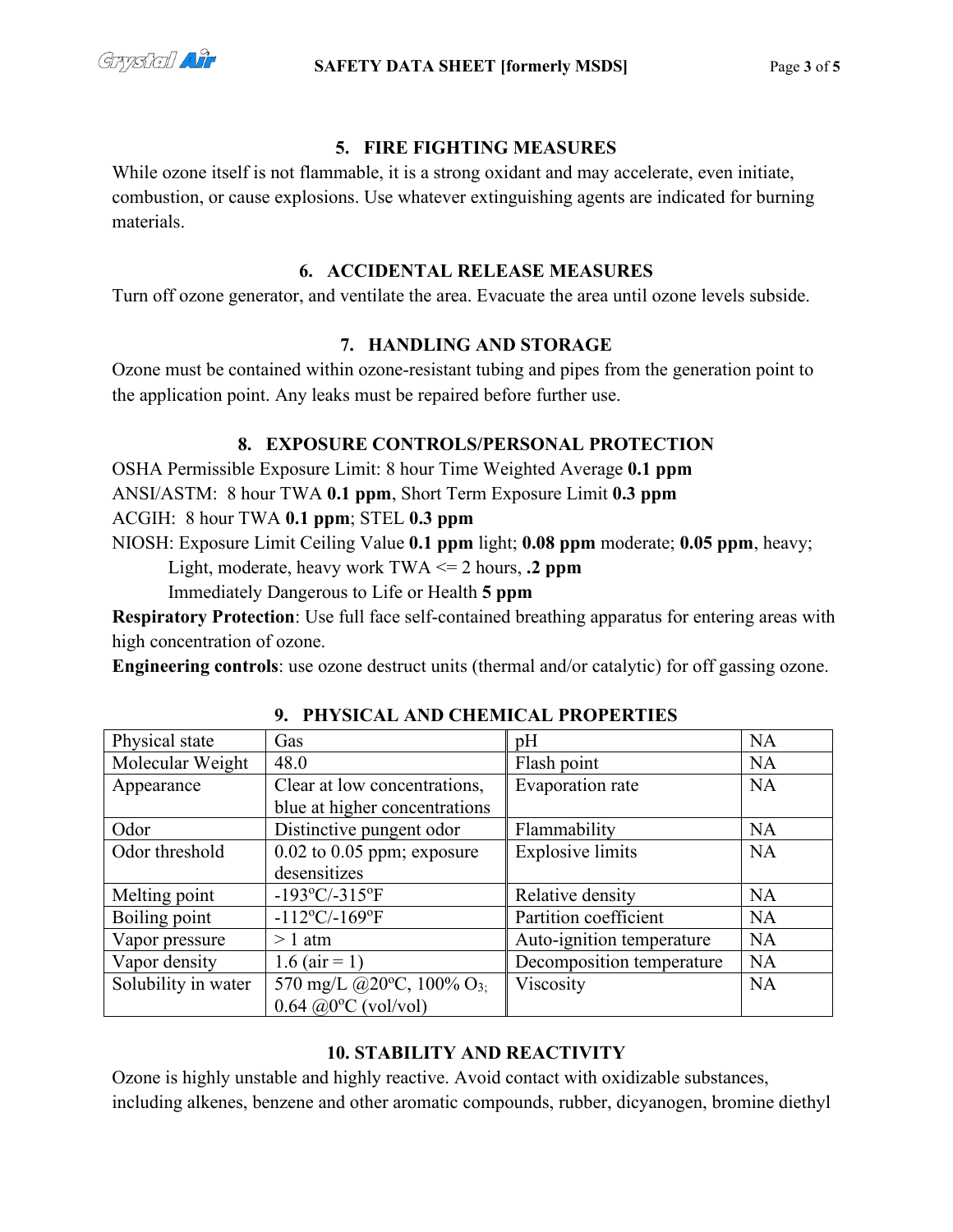ether, dintrogen tetroxide, nitrogen trichloride, hydrogen bromide, and tetraluorohydrazine. Ozone will readily react and spontaneously decompose under normal ambient temperatures.

## **11. TOXICOLOGICAL INFORMATION**

Likely routes of exposure: inhalation, eyes, skin exposure.

Effects of Acute Exposure: Discomfort, including headache, coughing, dry throat, shortness of breath, heavy feeling in chest (including possible pulmonary edema/fluid in the lungs); higher levels of exposure intensify symptoms. Irritation of skin and/or eyes is also possible. Effects of Chronic Exposure: Similar to acute exposure effects, with possible development of

chronic breathing disorders, including asthma.

| Irritancy of Ozone                          | <b>YES</b>                                                 |
|---------------------------------------------|------------------------------------------------------------|
| Sensitization to Ozone                      | NO                                                         |
| Carcinogenicity (NTP, IARC, OSHA)           | N <sub>O</sub>                                             |
| Reproductive Toxicity                       | Not Proven                                                 |
| Teratogenicity                              | Not Proven                                                 |
| Mutagenicity                                | Not Proven                                                 |
| <b>Toxicologically Synergistic Products</b> | Increase susceptibility to allergens, pathogens, irritants |

Inhalation  $LC_{50}$ : mice, 12.6 ppm for 3 hours; hamsters, 35.5 ppm for 3 hours

# **12. ECOLOGICAL INFORMATION**

The immediate surrounding area may be adversely affected by an ozone release, particularly plant life. Discharge of ozone in water solution would also be harmful to any aquatic life. Due to natural decomposition, bioaccumulation will not occur, and the area affected would be limited.

## **13. DISPOSAL CONSIDERATIONS**

Off-gassing of ozone should be through an ozone destruct unit which uses heat and/or a catalyst to accomplish the breakdown of ozone to oxygen before release into the atmosphere.

# **14. TRANSPORT INFORMATION**

NOT APPLICABLE, as ozone is unstable and either reacts with other substances in the environment or decomposes, and therefore must be generated at the location and time of use.

# **15. REGULATORY INFORMATION**

SARA = Superfund Amendments and Renewal Act

SARA Title III Section 302 Extremely Hazardous Substance TPQ: 100 lbs.

SARA Title III Section 304, EHS RQ: 100 lbs.

SARA Title III Section 313: Ozone is reportable if more than 10,000 lbs. are used/year.

TPQ (Threshold Planning Quantity) requires emergency planning activities if this amount is on site at any time during year

RQ (Reportable Quantity) requires any release of this amount into the environment to be reported to the National Response Center